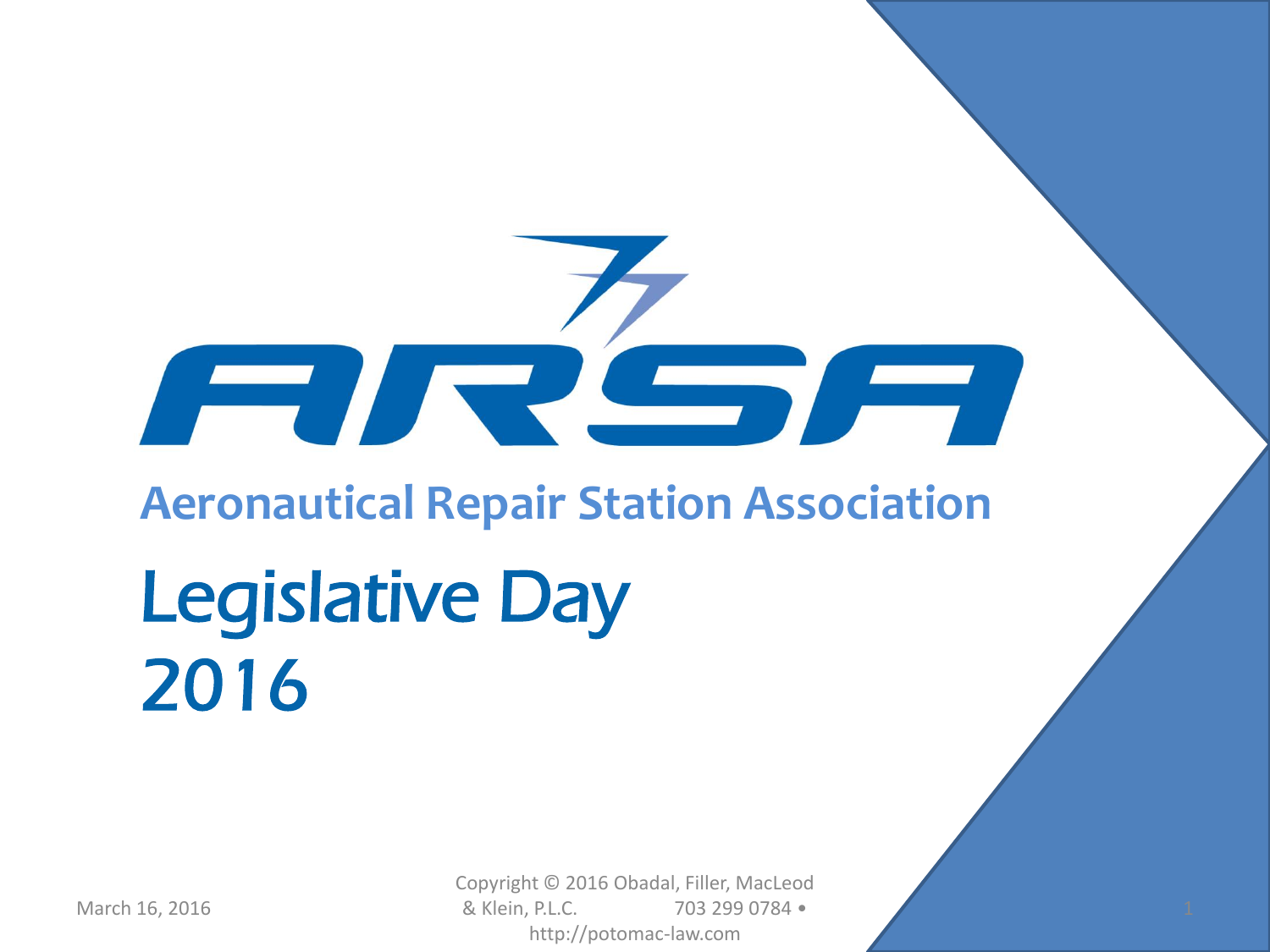

121 North Henry Street Alexandria, VA 22314 Tel. 703.739.9543 Fax 703.739.9488 [www.arsa.org](http://arsa.org/)

## **It's All About You**

Christian A. Klein, Executive Vice President Daniel B. Fisher, Vice President of Legislative Affairs Brett Levanto, Vice President of Communications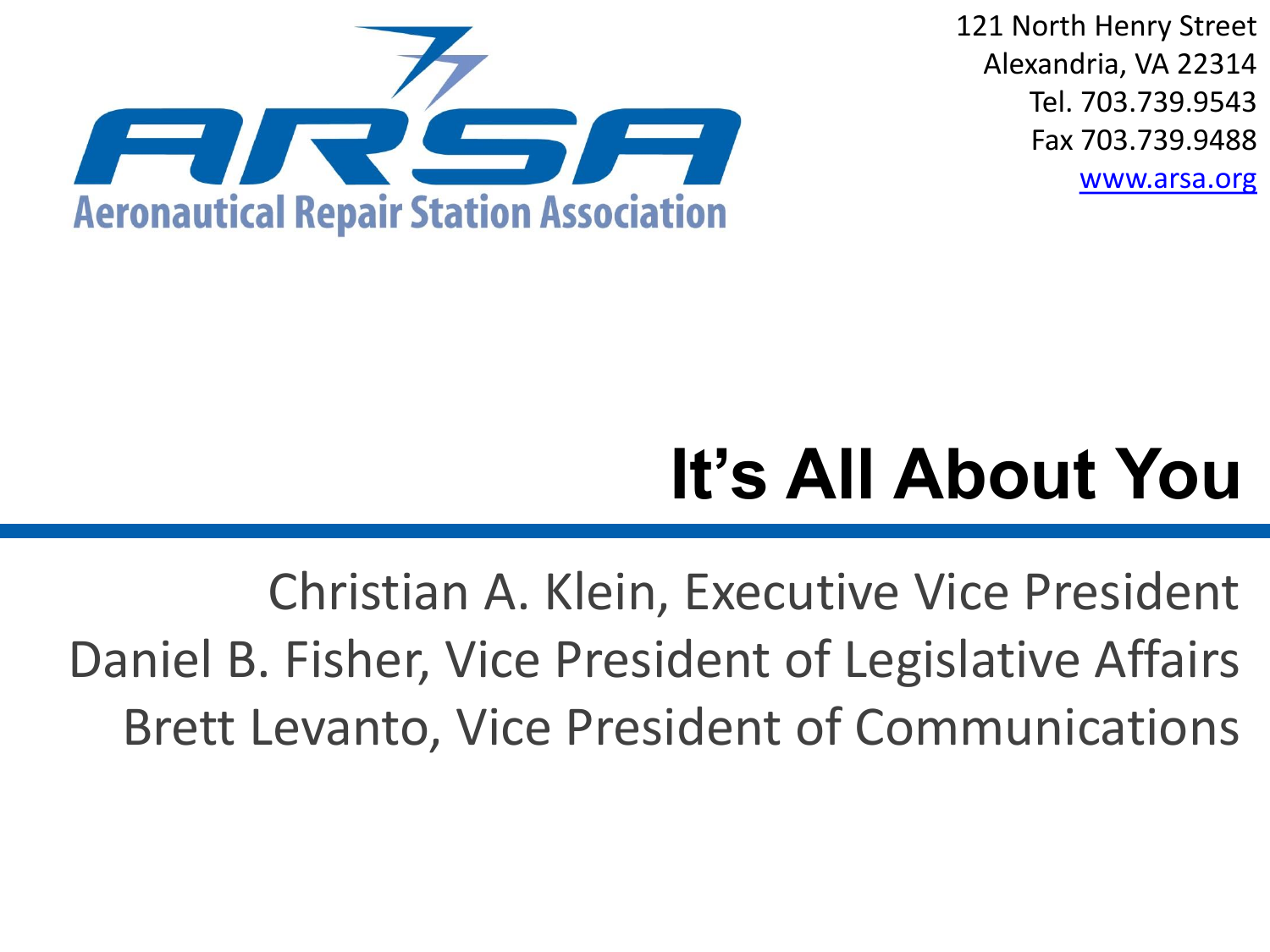

#### **A View from Cruising Altitude**

- Politics is trumping policy
- Members of Congress face tough primaries
- Presidential campaign overshadowing everything
- Limited legislative window, reaching point where leadership is happy to kick the can until post election
- However, there are enormous risks and opportunities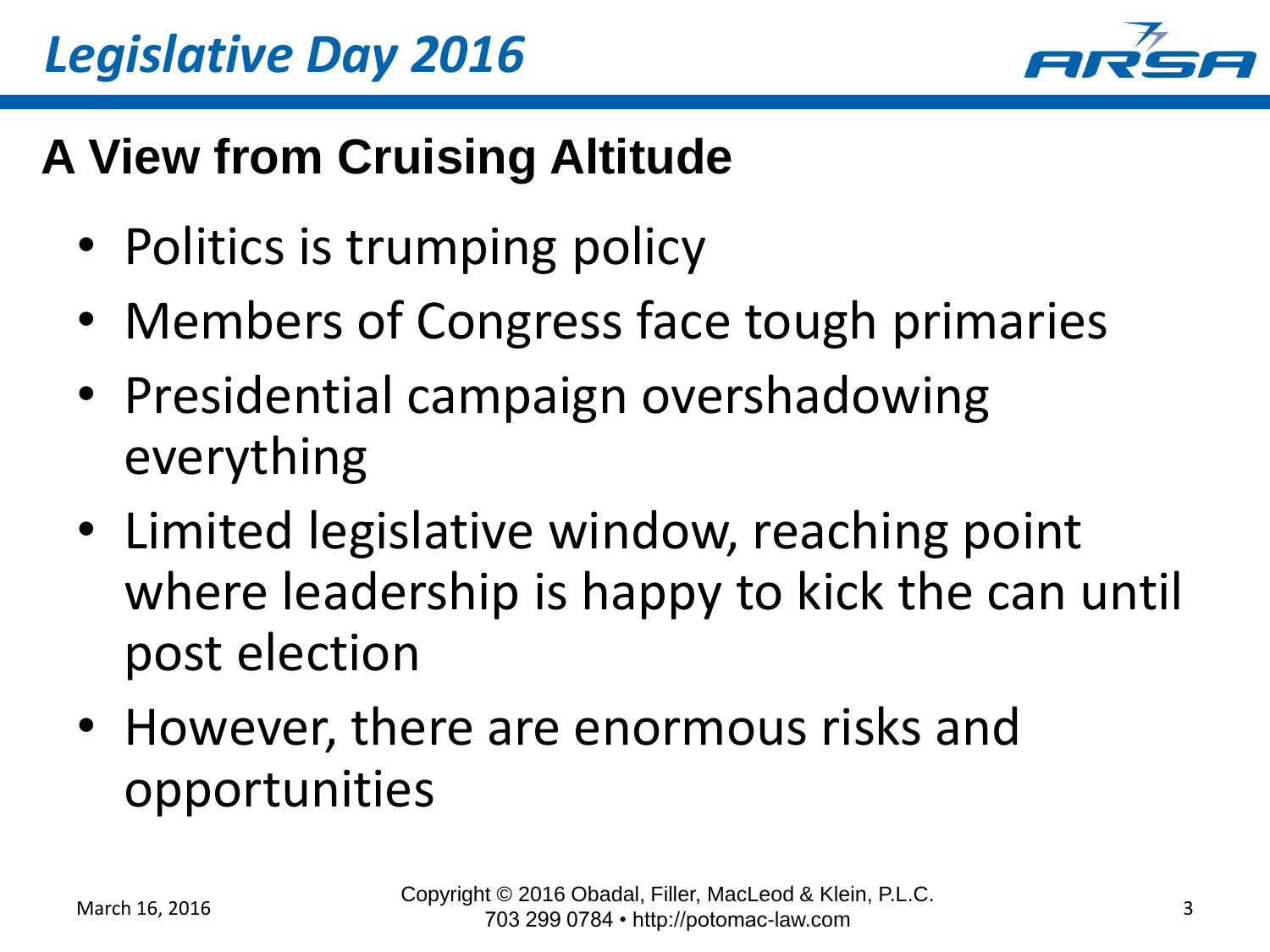



#### **ARSA Legislative Priorities**

- Refrain from implementing unnecessary regulatory mandates
- Reform the regulatory process
- Encourage BASAs
- Give the FAA the resources to do its job
- Invest in a skilled and dynamic aviation workforce
- Restore tax code certainty and simplicity.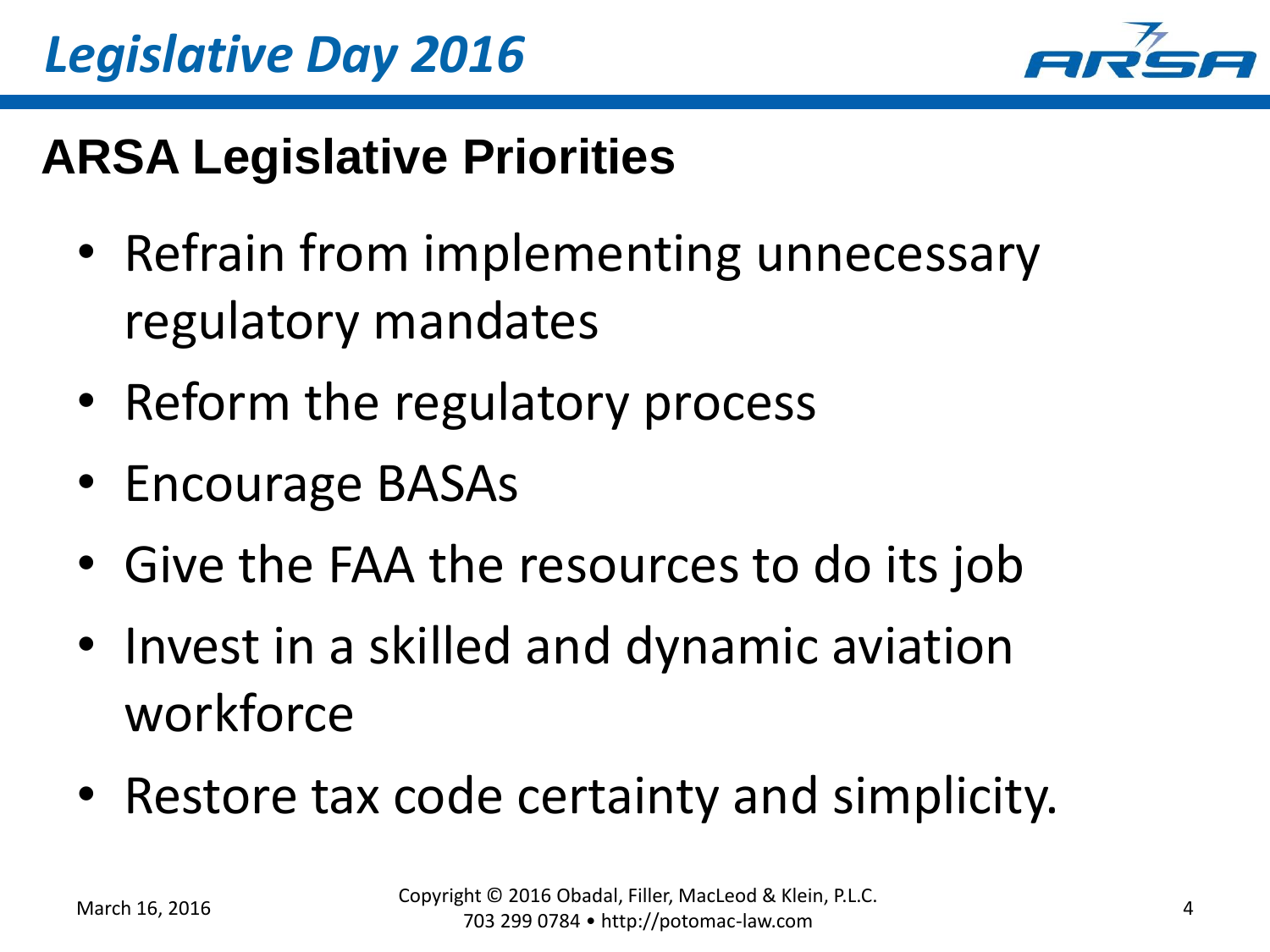

#### **FAA Reauthorization**

- Every few years Congress is supposed to "reauthorize" the FAA to set policy direction, funding levels
- Last authorization expired on Sept. 30, extended until March 31
- New extension passed the House, likely considered by Senate soon until July 31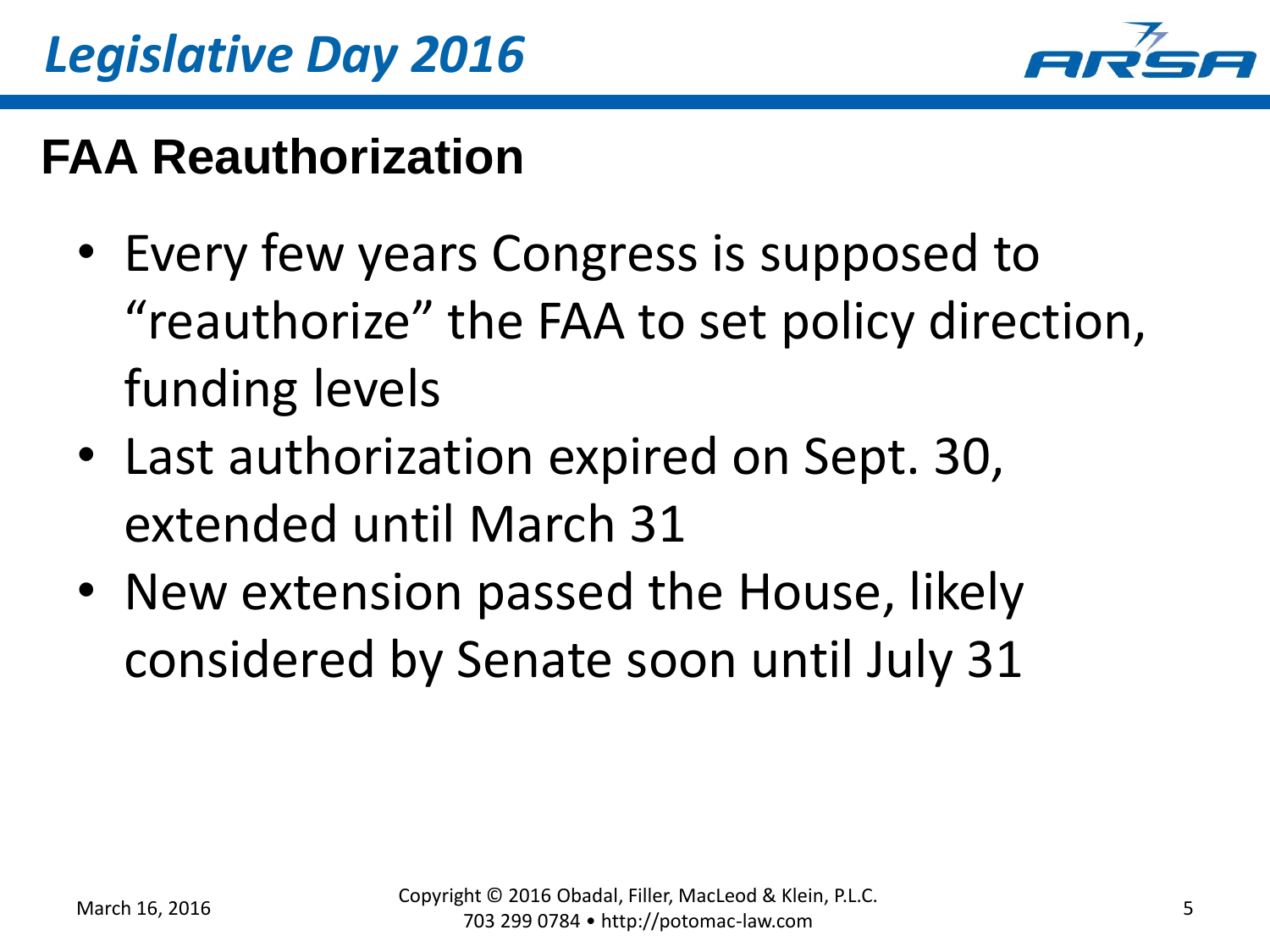

#### **FAA Reauthorization-House**

- In Feb., House T&I Republicans introduced the Aviation Innovation, Reform & Reauthorization Act (AIRR Act)
- Six year authorization
- Privatize Air Traffic Control by creating independent, non-profit corporation
- Board for ATC Corp includes U.S. air carriers, general aviation operators and the unions representing air traffic controllers and airline pilots)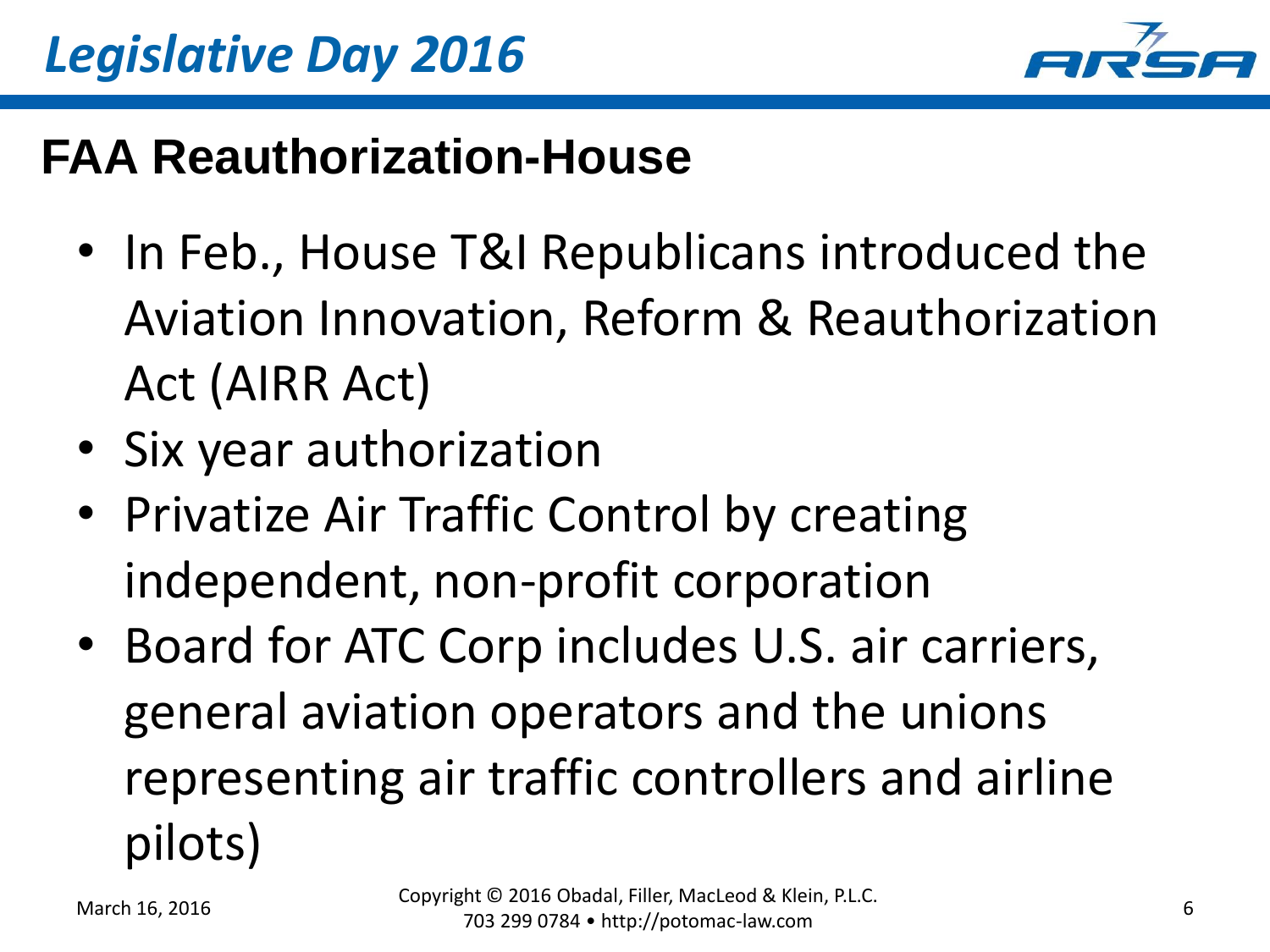

#### **FAA Reauthorization-Senate**

- Last week, Senate CST leadership introduced the FAA Reauthorization Act of 2016
- More notable for what's not in it, than what is
- 18-month authorization
- No ATC privatization
- Reforms to certification process, regulatory standardization, etc.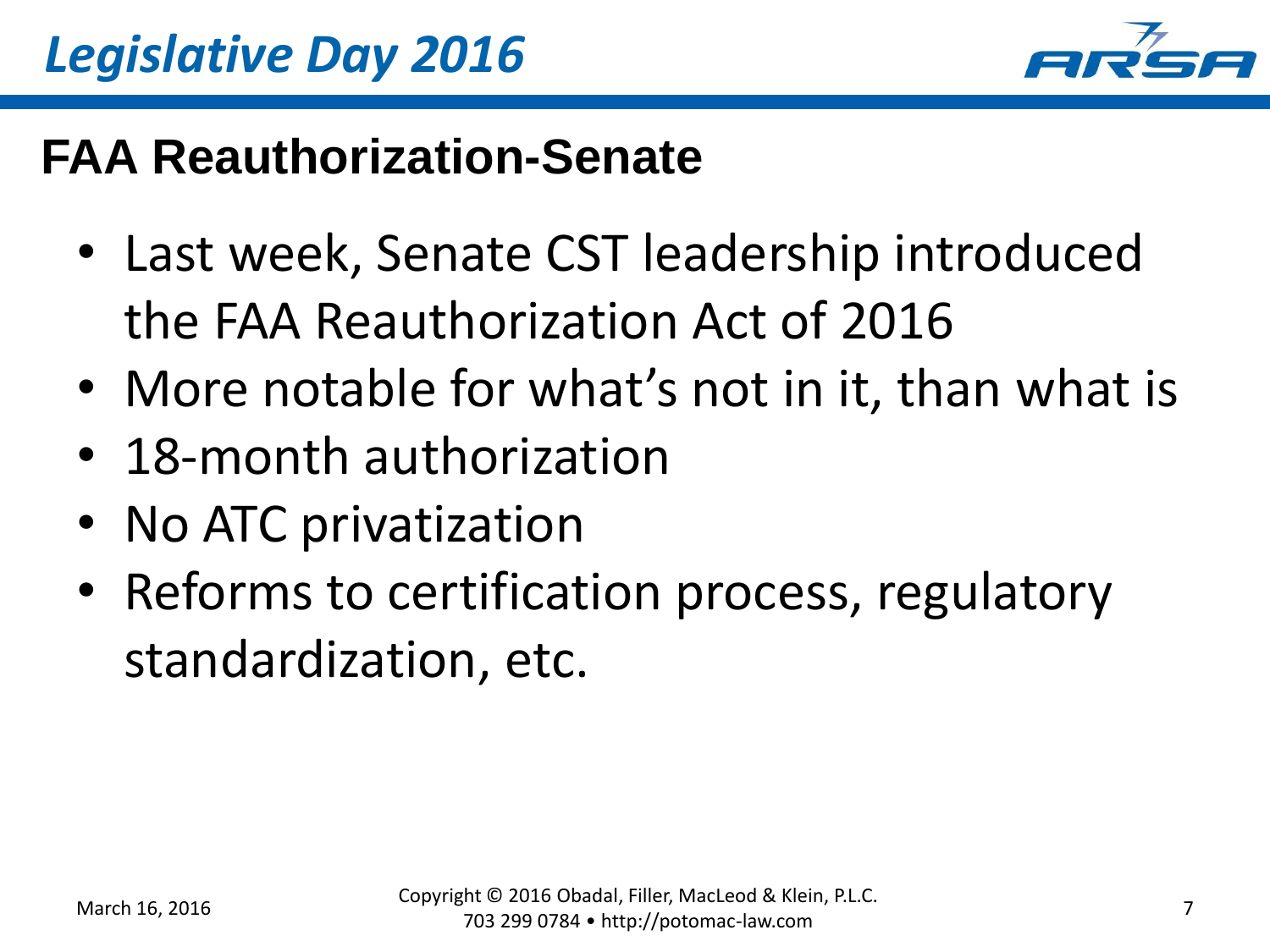

#### **Maintenance Provisions-D&A Testing**

- Requires the agency to issue a notice of proposed rulemaking (NPRM) within 90 days of enactment and a final rule one year later.
- Arbitrary deadline considering no real safety issue
- Hurried rulemaking that forces FAA to circumvent procedural protections and possibly violate bilateral
- ICAO responsibility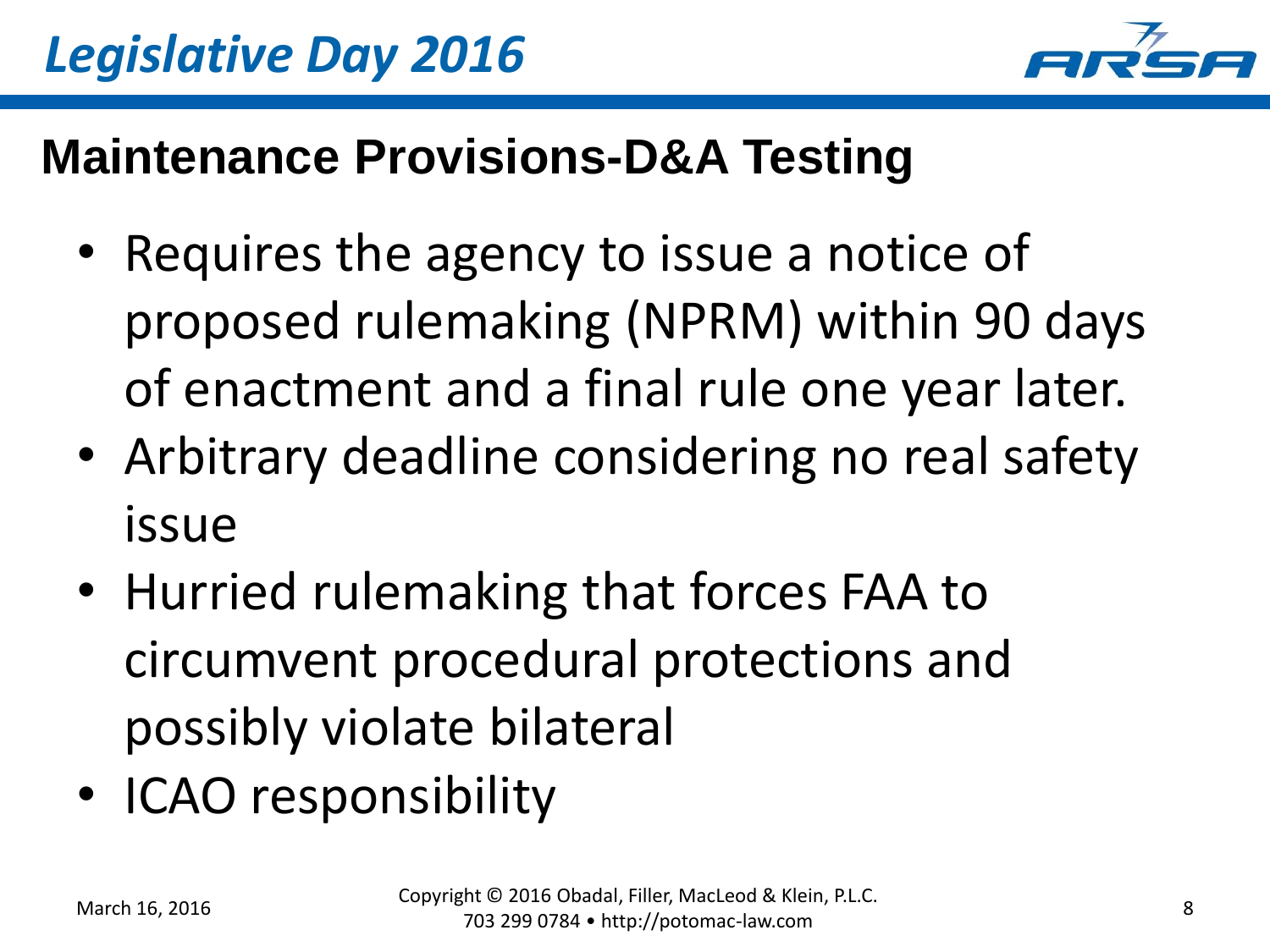

#### **Maintenance Provisions-Background Checks**

- Requires all part 145 repair station employees performing safety-sensitive functions on an air carrier aircraft undergo "a pre-employment background investigation sufficient to determine whether the individual presents a threat to aviation safety."
- Significantly expands TSA requirements
- Contrary to accepted risk-based principles
- Drive-up costs on small businesses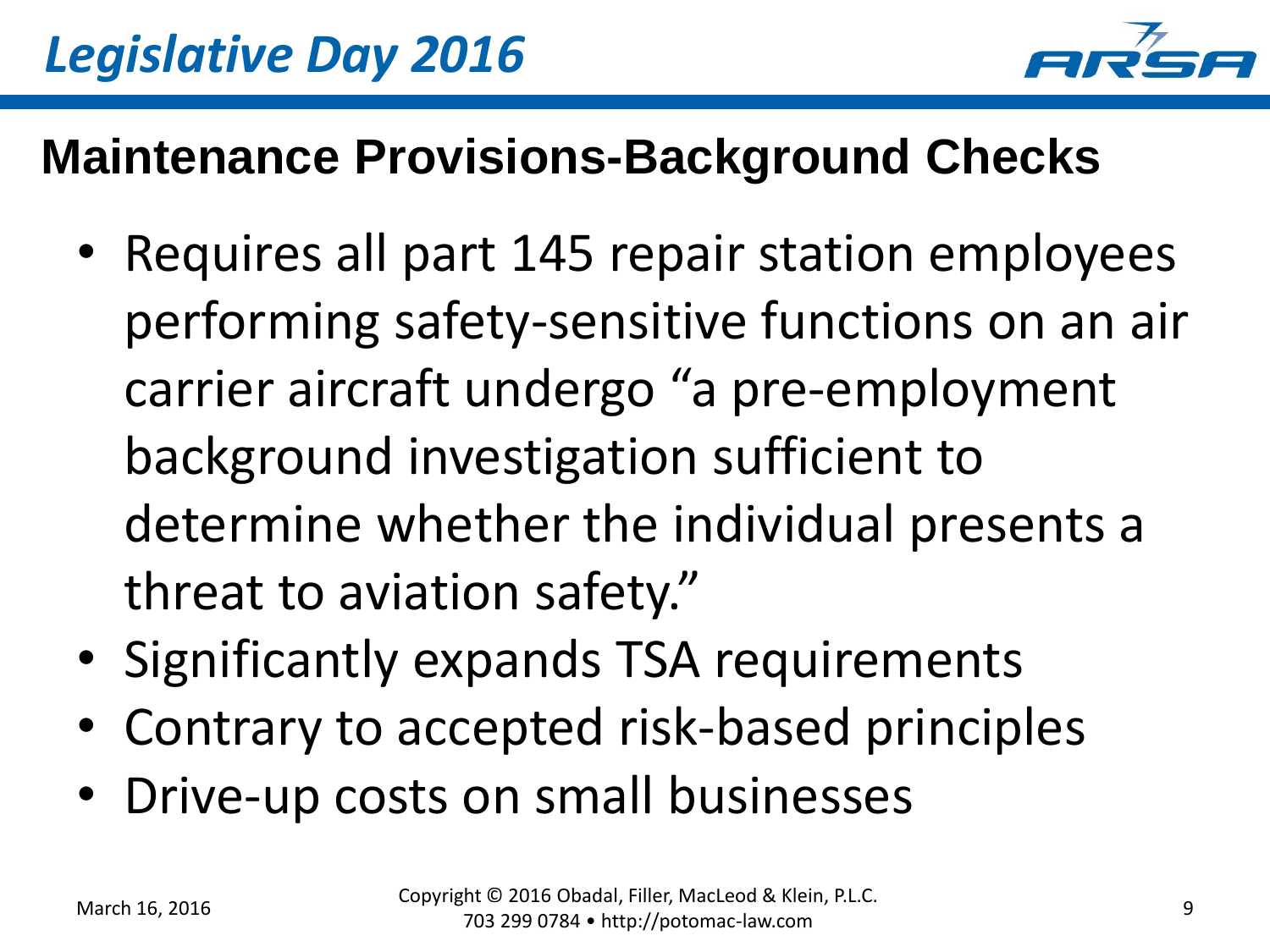

#### **Maintenance Provisions-Background Checks**

- Expand on the FAA Modernization & Reform Act's safety assessment system for part 145 repair stations
- Requires agency access to information or data in the possession of a part 121 air carrier "related to the frequency and seriousness of any corrective actions" implemented on aircraft following "heavy maintenance work" at a foreign repair station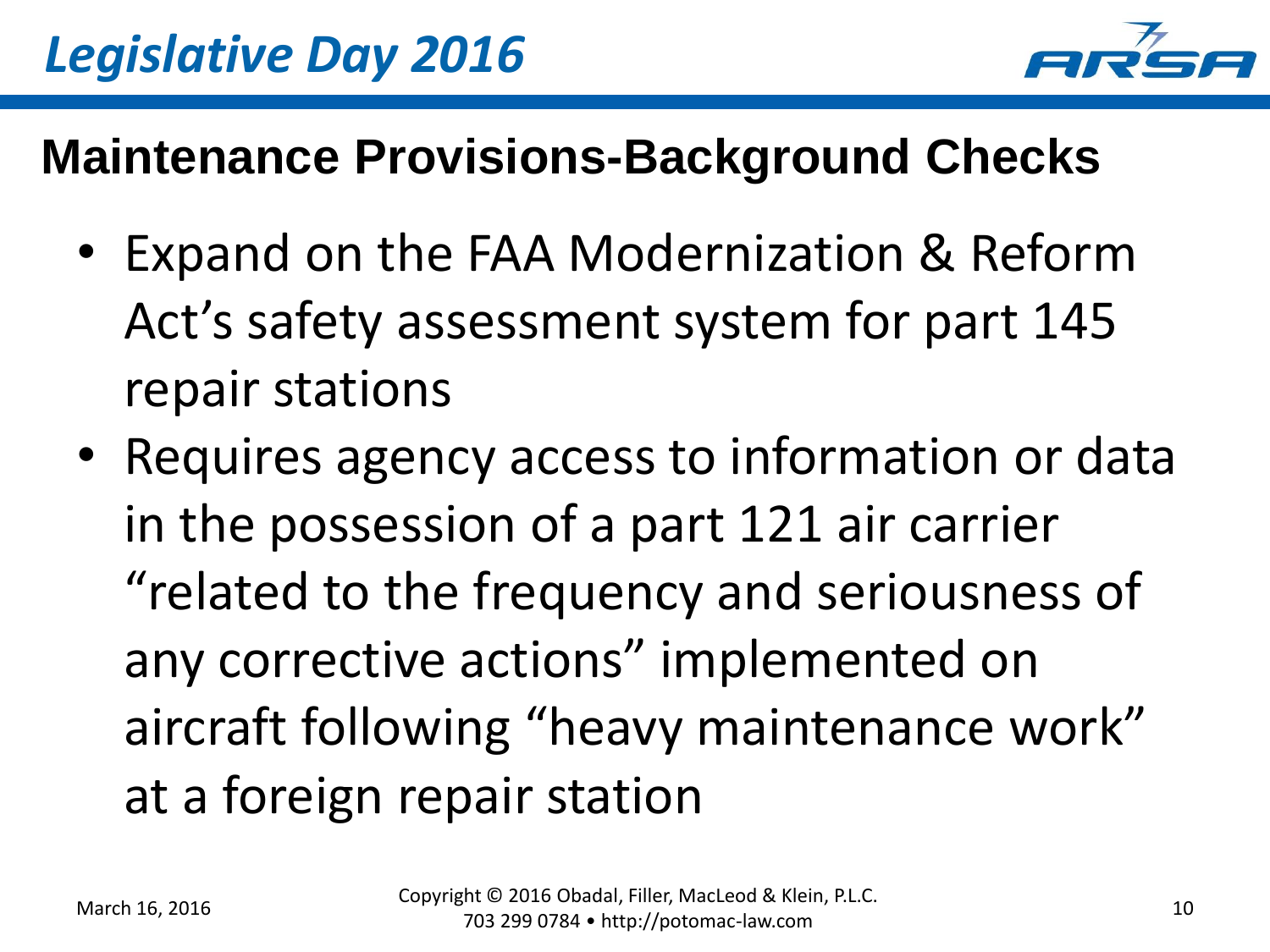

#### **FAA Reauthorization-Status**

- House bill approved by committee awaiting floor action
- ARSA pressuring committee to remove maintenance provisions from underlying bill in manager's amendment
- Senate bill considered by CST today!
- Could see floor action in April
- Remember, process isn't over, it's only the beginning!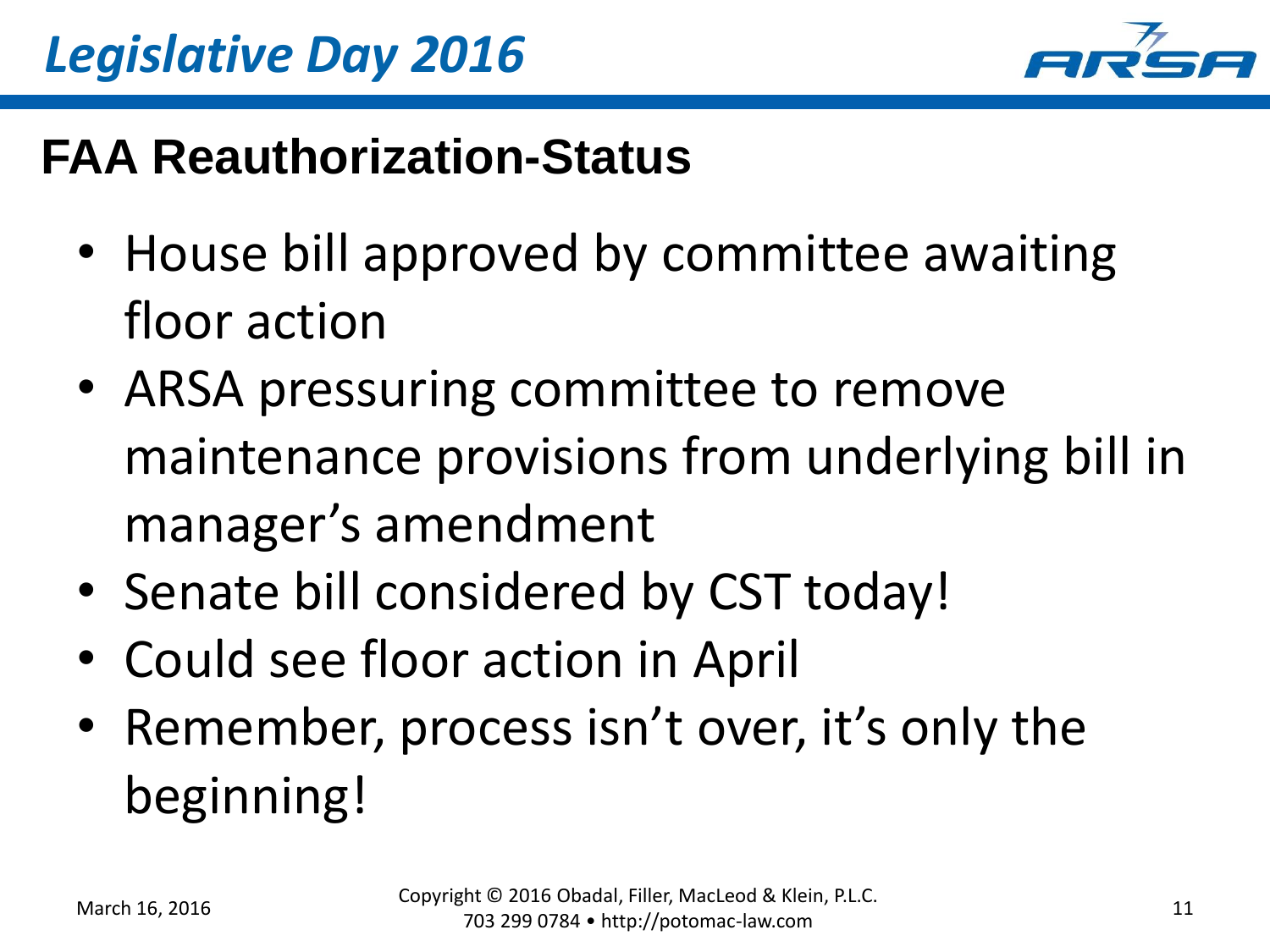

#### **Career and Technical Education**

- Carl D. Perkins CTE Act of 2006
	- \$1+ billion in federal funding to states, formula grants disbursed through state-level CTE boards
	- Overdue for reauthorization since 2013, operating on limited year-to-year funding
	- Board schedules/requirements, accountability measures and industry-partnership structures should be aligned with Workforce Innovation and Opportunity Act (WIOA – passed in 2014)

– Not *just* an education bill…a workforce bill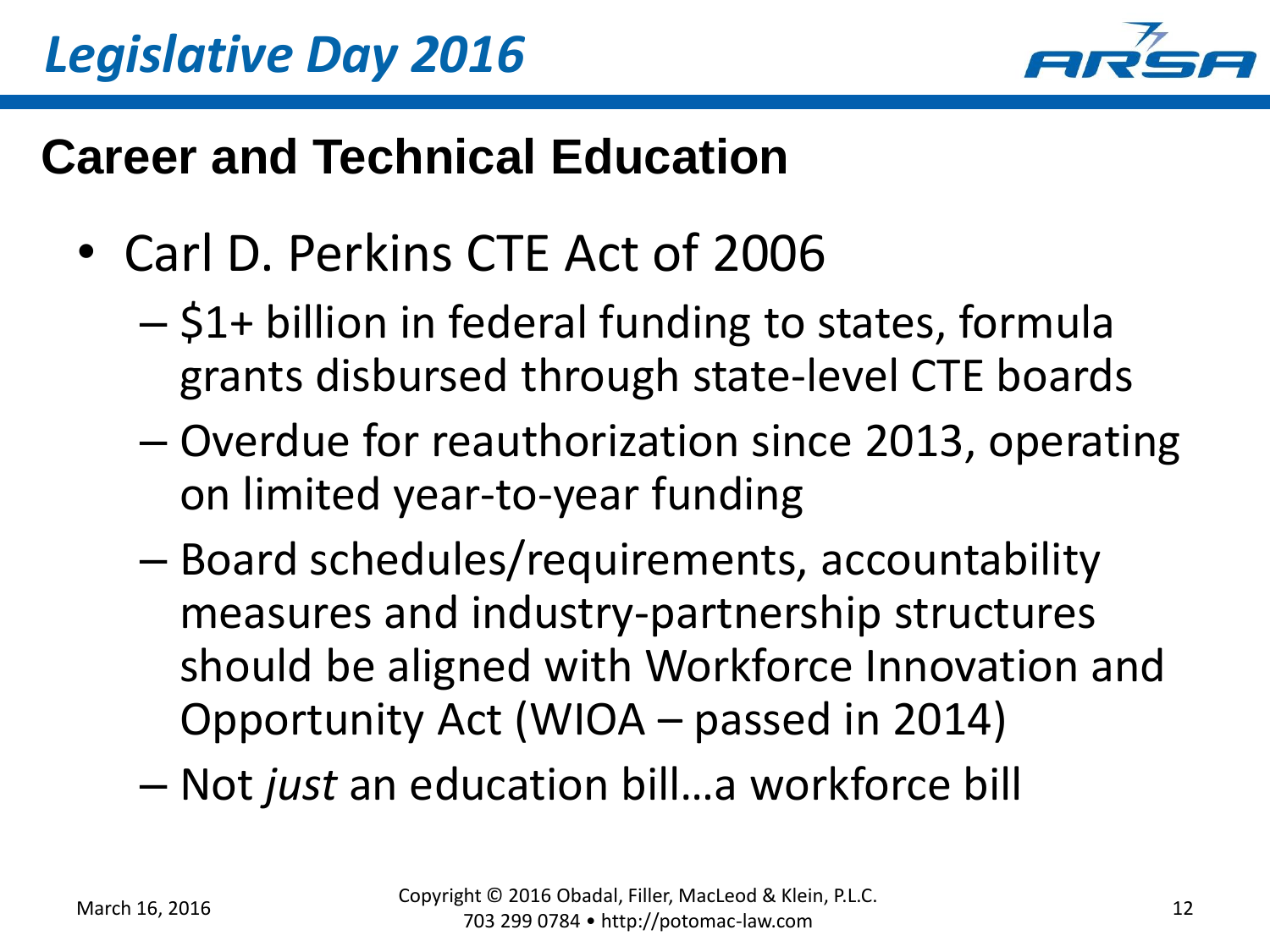

#### **2016 Economic Data**

- Prepared by Oliver Wyman for ARSA
- Being released today at ARSA Capitol Hill luncheon
- Important because it underscores our industry's substantial economic footprint
- Used extensively by ARSA in media outreach, lobbying, regulatory comments, etc.
- Valuable in your Hill meetings because it helps put your company into a statewide, national, and international context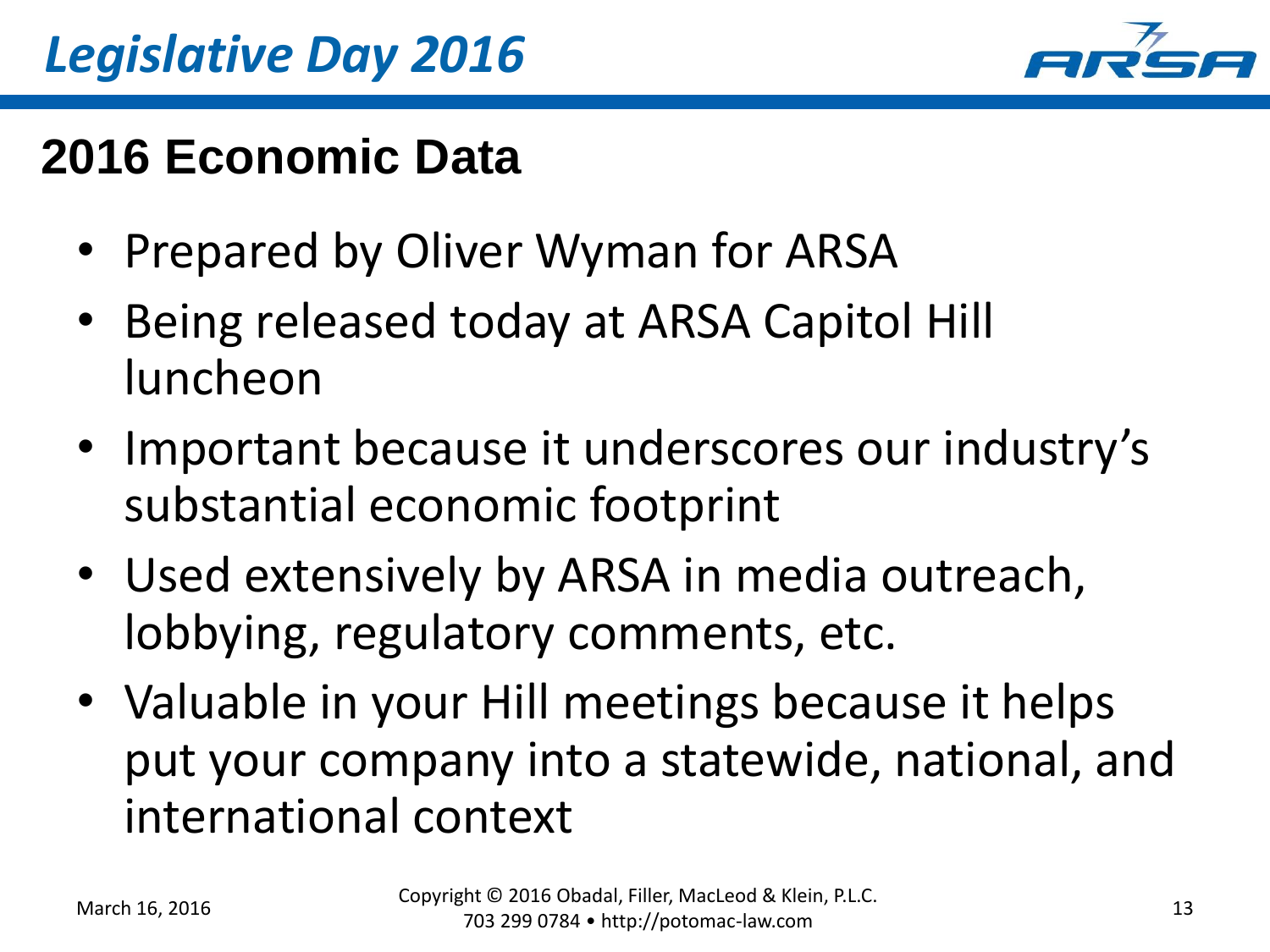## *Legislative Day 2016*



#### **2016 Economic Data**

- Key Findings:
	- Total U.S. repair station employment: 184,551
	- 8x more people working at repair stations than working at airlines as mechanics
	- Repair stations employ in every states, but airlines don't have mechanics in every state
	- Total U.S. aviation maintenance employment is 273,813 (repair stations, air carrier, and parts manufacturing/distribution)
	- Repair stations contribute \$20 billion to U.S. economy annually
	- Parts manufacturing/distribution accounts for \$23 billion in annual economic activity
	- Top ten states for MRO economic activity are: CA, AZ, WA, TX, CT, KS, GA, FL, IA, OH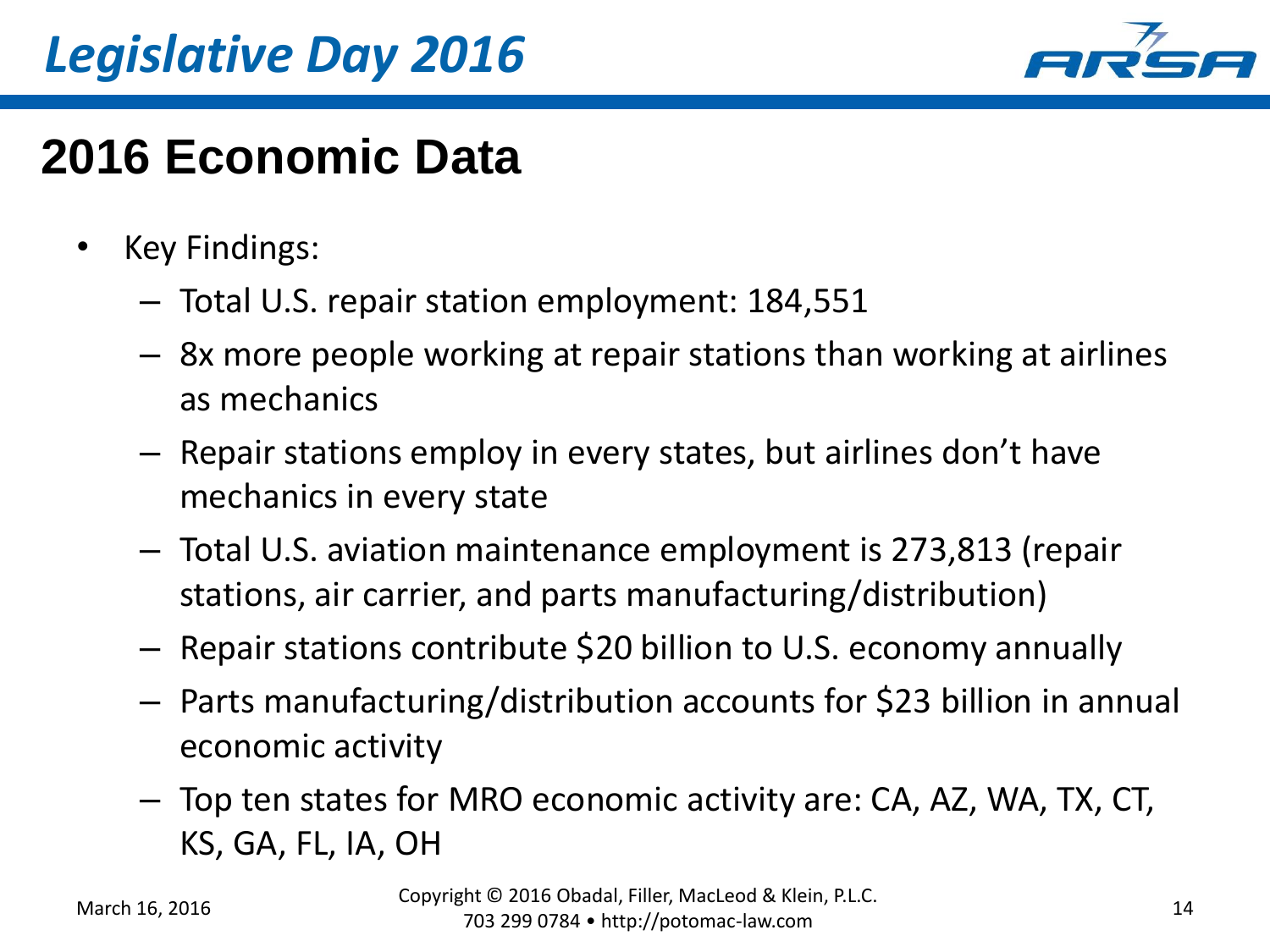

#### **Election 2016**

- House likely to stay Republican; Senate up for grabs
- Enormous turnover in past two elections; lost institutional memory (positive and negative)
- Elections are important opportunity to educate about industry and economic impact
- ARSA PAC-industry speaks with one voice
- Personal engagement critical
- Facility Visits/Local Group Meetings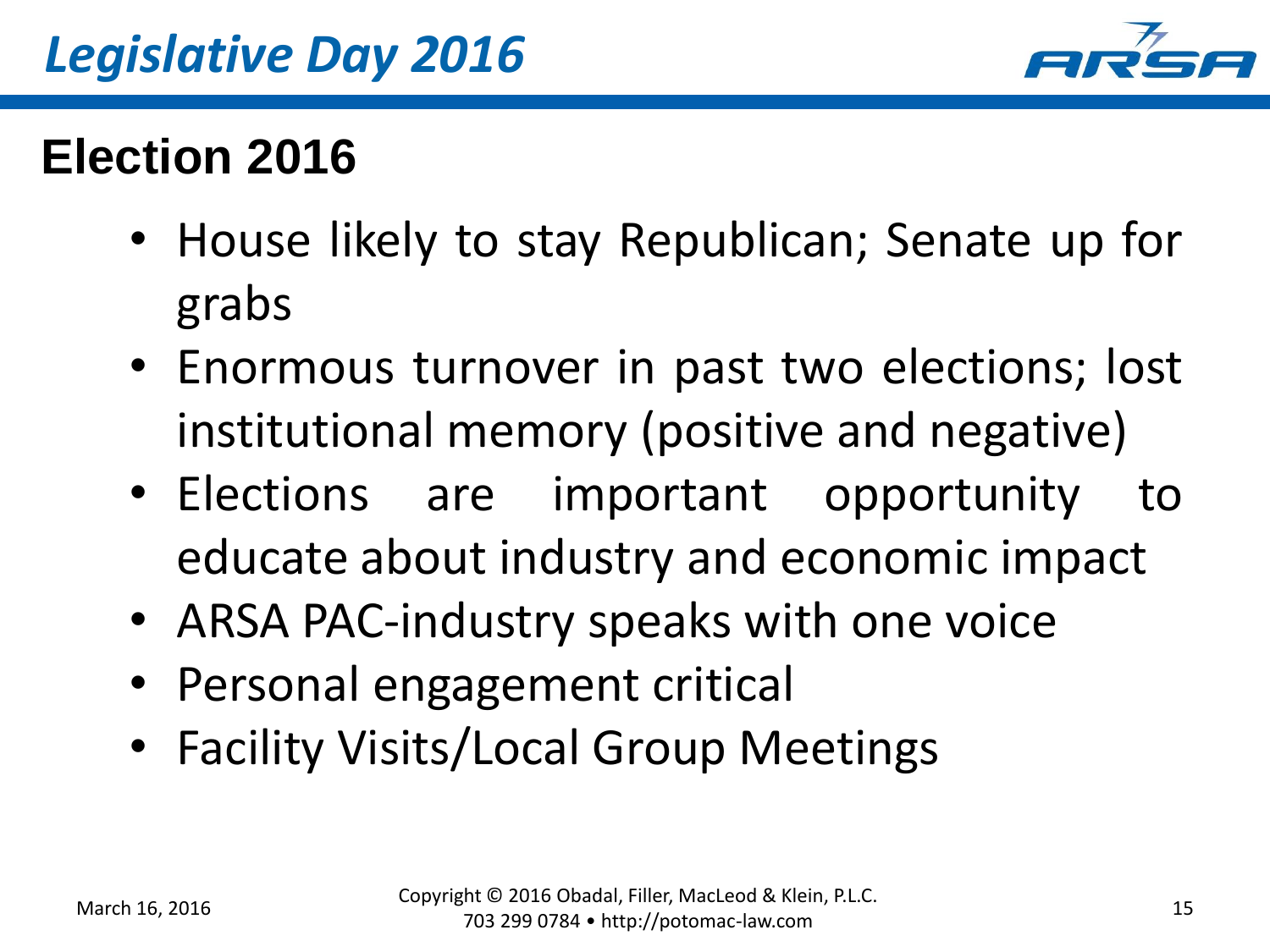

### **Capitol Hill Meetings**

- Assume staff/lawmakers don't know anything about your company, your industry, etc.
- Use new economic data to illustrate economic impact of industry
- Stick to your top one or two issues
- Remember: You're the expert on your company
- Don't be afraid to say, "I don't know"
- Invite staff for a facility visit
- Don't discuss campaign contributions
- Get two cards from everyone with whom you meet
- Follow up next week and throughout the year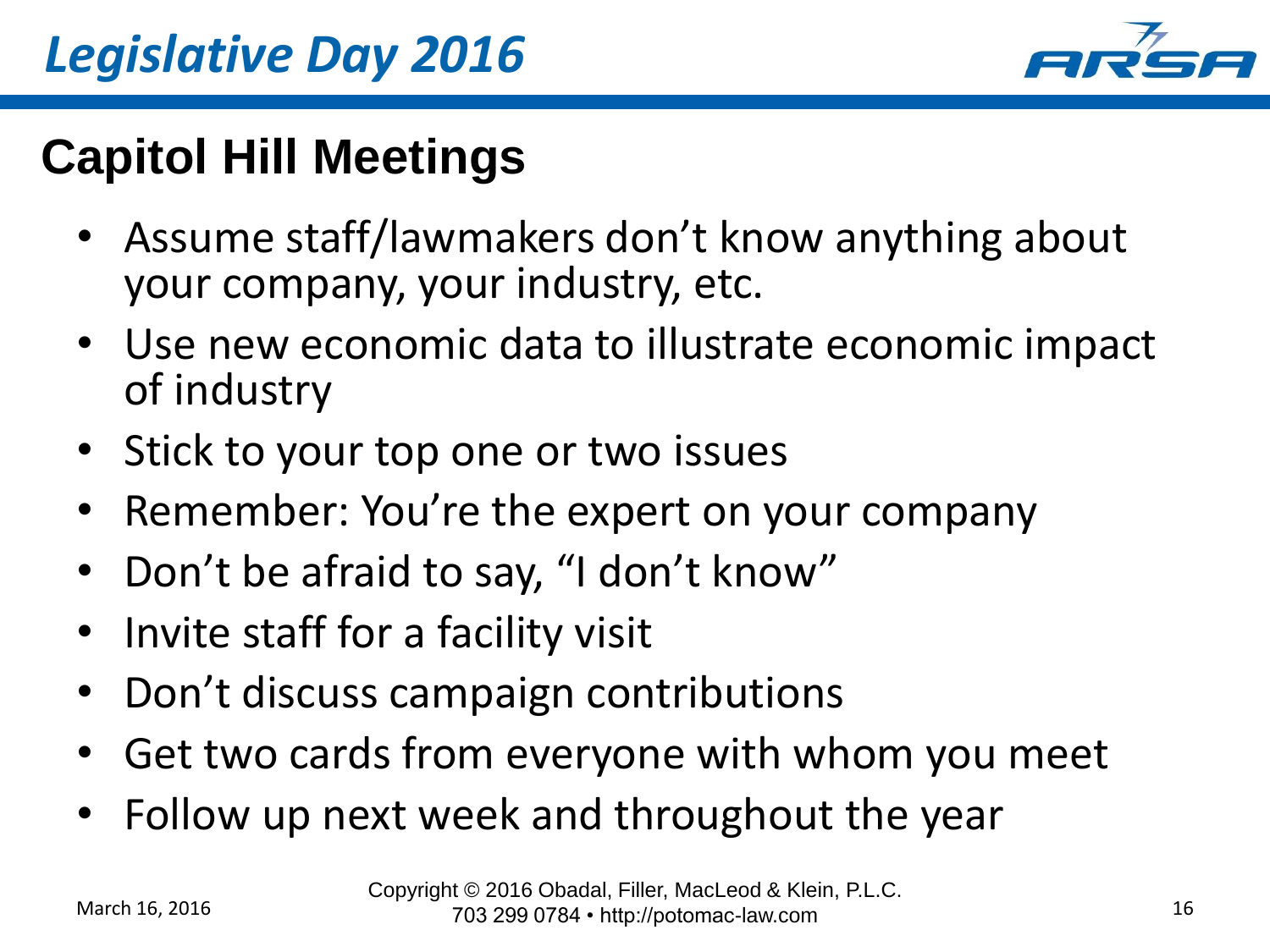



#### **Questions?**



March 16, 2016 Copyright © 2016 Obadal, Filler, MacLeod & Klein, P.L.C. Fine ≥2010 Obadai, Finer, MacEcod & Kienr, F.E.C. 17<br>703 299 0784 • http://potomac-law.com 17